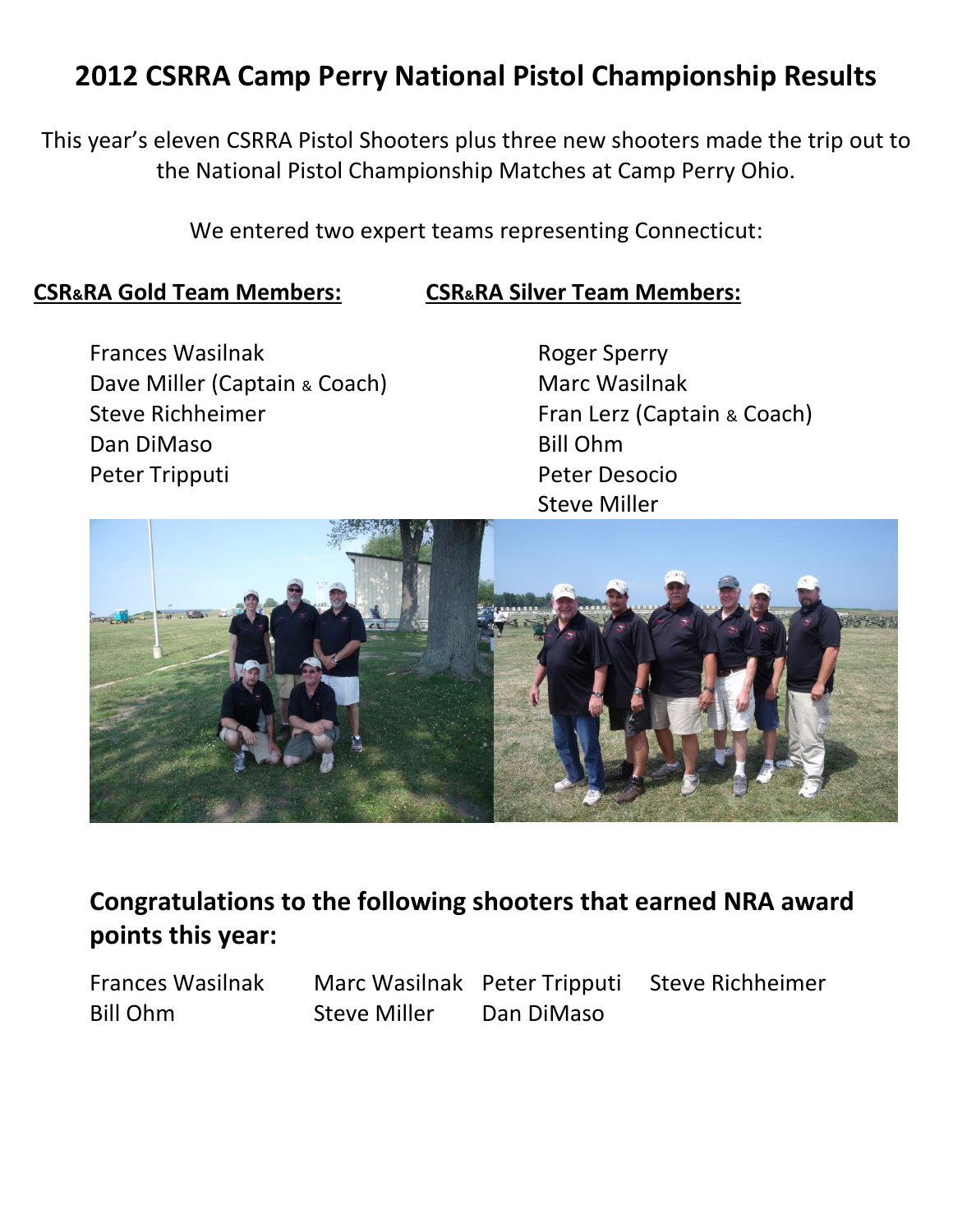## **The following are the results for each team from .22 thru Aggregate**

**Total .22 Teams Entered (19)**

| 2 <sup>nd</sup> Place Finish<br>.22 Gold Team Results 1099-25X |         | 13 <sup>th</sup> Place Finish    |         |
|----------------------------------------------------------------|---------|----------------------------------|---------|
|                                                                |         | .22 Silver Team Results 1052-17X |         |
| Dan DiMaso                                                     | 287-12X | Marc Wasilnak                    | 277-05X |
| Peter Tripputi                                                 | 277-04X | <b>Steve Miller</b>              | 267-04X |
| <b>Steve Richheimer</b>                                        | 273-06X | Fran Lerz                        | 261-05X |
| Dave Miller                                                    | 262-03X | <b>Roger Sperry</b>              | 247-03X |
| <b>Frances Wasilnak</b>                                        | 000-00X | <b>Bill Ohm</b>                  | 000-00X |
|                                                                |         | <b>Peter Desocio</b>             | 000-00X |

## **Total Center Fire Teams Entered (20)**

| 11 <sup>th</sup> Place Finish<br>C.F. Gold Team Results 1071-19X |         | 17 <sup>th</sup> Place Finish     |         |
|------------------------------------------------------------------|---------|-----------------------------------|---------|
|                                                                  |         | C.F. Silver Team Results 1016-14X |         |
| Dan DiMaso                                                       | 281-10X | <b>Bill Ohm</b>                   | 265-04X |
| Peter Tripputi                                                   | 268-05X | <b>Steve Miller</b>               | 253-05X |
| Dave Miller                                                      | 263-02X | <b>Marc Wasilnak</b>              | 252-03X |
| <b>Frances Wasilnak</b>                                          | 259-02X | <b>Roger Sperry</b>               | 246-02X |
| <b>Steve Richheimer</b>                                          | 000-00X | Fran Lerz                         | 000-00X |
|                                                                  |         | <b>Peter Desocio</b>              | 000-00X |

## **Total .45 Fire Teams Entered (23)**

| <b>1st Place Finish</b><br>.45 Gold Team Results 1089-27X |         | 16 <sup>th</sup> Place Finish<br>.45 Silver Team Results 963-18X |         |  |
|-----------------------------------------------------------|---------|------------------------------------------------------------------|---------|--|
| Peter Tripputi                                            | 288-10X | Marc Wasilnak                                                    | 244-07X |  |
| Dan DiMaso                                                | 271-07X | <b>Bill Ohm</b>                                                  | 242-05X |  |
| Dave Miller                                               | 267-05X | Fran Lerz                                                        | 241-03X |  |
| <b>Frances Wasilnak</b>                                   | 263-05X | <b>Steve Miller</b>                                              | 236-03X |  |
| <b>Steve Richheimer</b>                                   | 000-00X | <b>Roger Sperry</b>                                              | 000-00X |  |
|                                                           |         | Peter Desocio                                                    | 000-00X |  |